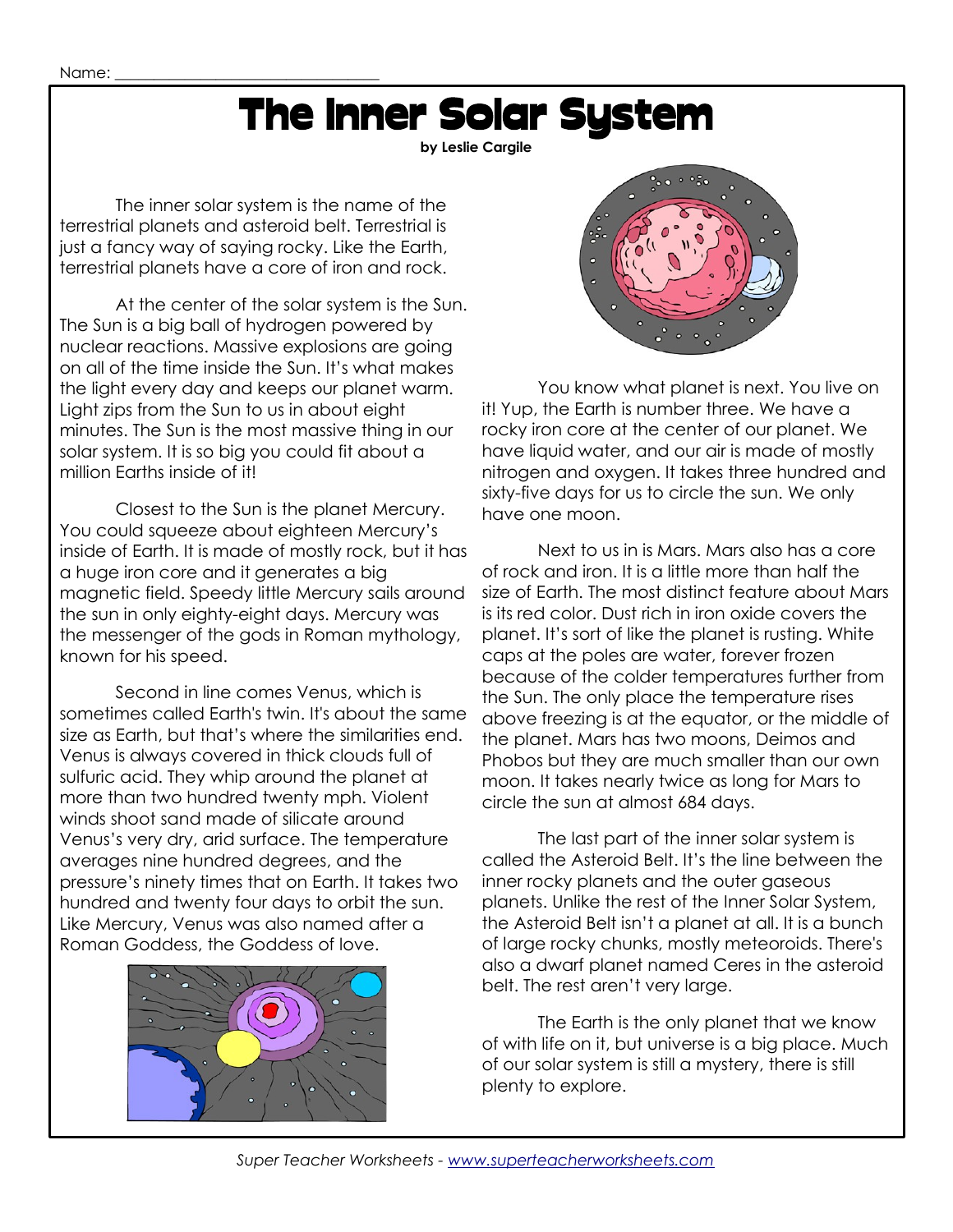| Name: |                                                                                                                                                                                                                                                                                             |
|-------|---------------------------------------------------------------------------------------------------------------------------------------------------------------------------------------------------------------------------------------------------------------------------------------------|
|       | <b>The Inner Planets</b><br>by Leslie Cargile                                                                                                                                                                                                                                               |
| 1.    | о<br>How does the size of Mercury compare to Earth?<br>о<br>a. Mercury is 18 times the size of Earth<br><b>b.</b> Mercury is $\frac{1}{18}$ the size of Earth.<br><b>c.</b> Earth is $\frac{1}{18}$ the size of Mercury.<br>о<br><b>d.</b> Earth is 18 times smaller than Mercury.<br>ō     |
| 2.    | Which statement about the inner planets' orbits is true?<br>a. Venus orbits the sun more quickly then Mercury.<br><b>b.</b> Mercury orbits the sun more slowly than Mars.<br>c. Earth orbits the sun more quickly than Venus.<br><b>d.</b> Mars orbits the sun more slowly than Earth.      |
| 3.    | What two types of gas make up most of Earth's atmosphere?<br>and and services and services are the series of the series of the series of the series of the series of the series of the series of the series of the series of the series of the series of the series of the series of the se |
| 4.    | According to information in the article, where would you find water on Mars?                                                                                                                                                                                                                |
| 5.    | How long does it take light to travel from the sun to the Earth?                                                                                                                                                                                                                            |
| 6.    | Which would be the most appropriate nickname for Venus?<br>a. the cold desert planet<br><b>b.</b> the first inner planet<br>c. the windy planet<br><b>d.</b> the triple mooned planet                                                                                                       |
|       | Now Try This: Make a Venn diagram to compare and contrast Earth and Venus.                                                                                                                                                                                                                  |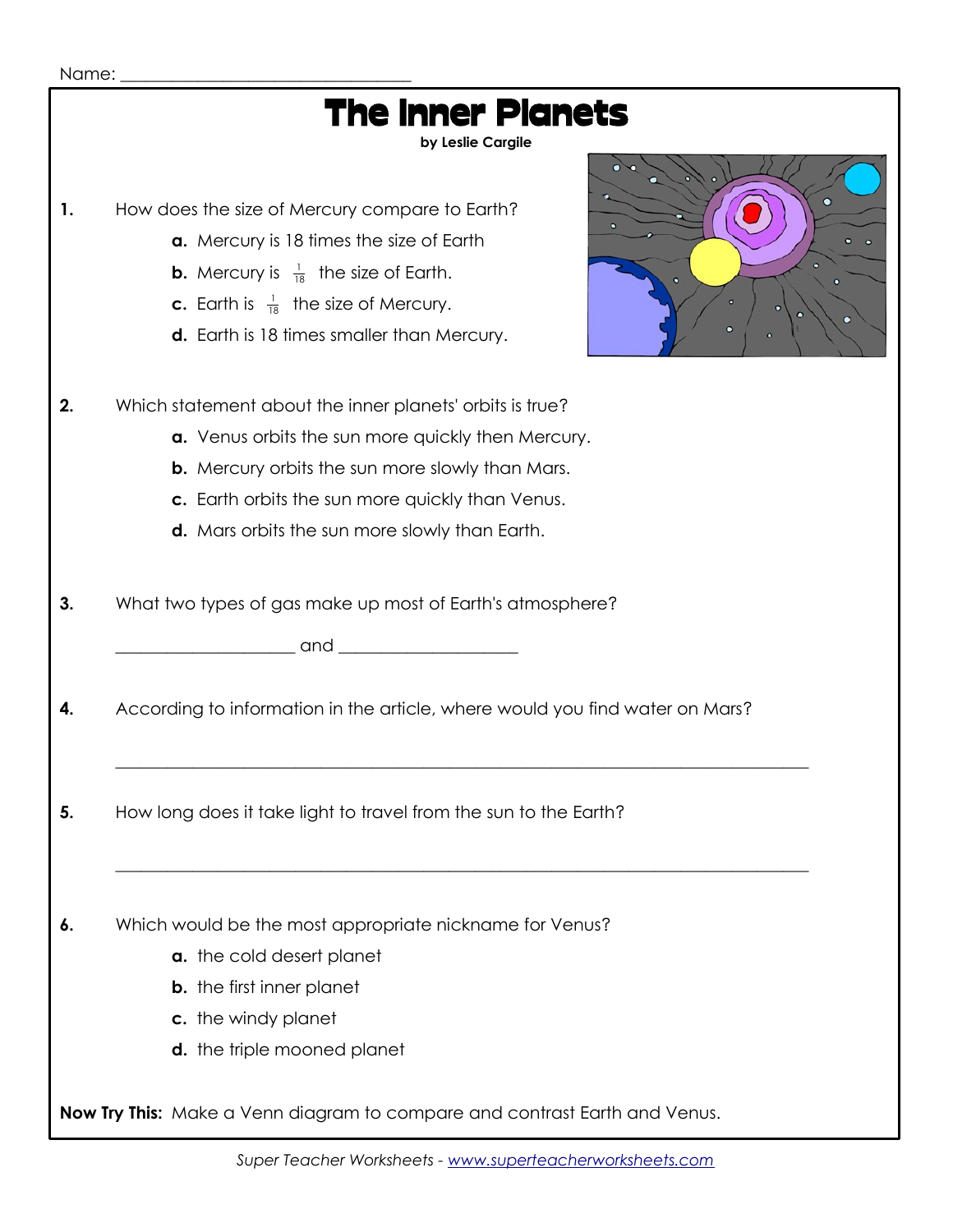|  | Name: |  |
|--|-------|--|
|  |       |  |

|                                                                               |                                                                                                                                                                      | <b>The Inner Planets</b><br><b>Vocabulary Activity</b> |  |                             |  |  |  |  |  |
|-------------------------------------------------------------------------------|----------------------------------------------------------------------------------------------------------------------------------------------------------------------|--------------------------------------------------------|--|-----------------------------|--|--|--|--|--|
| Fill in the missing letters to create a word from the article.                |                                                                                                                                                                      |                                                        |  |                             |  |  |  |  |  |
| Then, write the full word on the line. Be sure you spell each word correctly. |                                                                                                                                                                      |                                                        |  |                             |  |  |  |  |  |
|                                                                               |                                                                                                                                                                      |                                                        |  |                             |  |  |  |  |  |
| 1.                                                                            |                                                                                                                                                                      |                                                        |  |                             |  |  |  |  |  |
|                                                                               | clue: likenesses                                                                                                                                                     |                                                        |  |                             |  |  |  |  |  |
|                                                                               |                                                                                                                                                                      |                                                        |  |                             |  |  |  |  |  |
| 2.                                                                            | $\frac{1}{\sqrt{1-\frac{1}{2}}}$ $\frac{1}{\sqrt{1-\frac{1}{2}}}$ $\frac{1}{\sqrt{1-\frac{1}{2}}}$ $\frac{1}{\sqrt{1-\frac{1}{2}}}$ $\frac{1}{\sqrt{1-\frac{1}{2}}}$ |                                                        |  | 2. $\qquad \qquad$          |  |  |  |  |  |
|                                                                               | clue: an imaginary line around the center of a planet                                                                                                                |                                                        |  |                             |  |  |  |  |  |
|                                                                               |                                                                                                                                                                      |                                                        |  |                             |  |  |  |  |  |
| 3.                                                                            | $\frac{1}{2}$ a $\frac{1}{2}$ e $\frac{1}{2}$ u $\frac{1}{2}$                                                                                                        |                                                        |  | 3.                          |  |  |  |  |  |
|                                                                               | clue: made of gas                                                                                                                                                    |                                                        |  |                             |  |  |  |  |  |
| 4.                                                                            | $\equiv$ ri $\equiv$                                                                                                                                                 |                                                        |  | $\overline{a}$ .            |  |  |  |  |  |
|                                                                               |                                                                                                                                                                      |                                                        |  |                             |  |  |  |  |  |
|                                                                               | clue: lacking water or rainfall                                                                                                                                      |                                                        |  |                             |  |  |  |  |  |
| 5.                                                                            | _ e _ _ _ s _ _ _ a _                                                                                                                                                |                                                        |  |                             |  |  |  |  |  |
|                                                                               | clue: rocky                                                                                                                                                          |                                                        |  |                             |  |  |  |  |  |
|                                                                               |                                                                                                                                                                      |                                                        |  |                             |  |  |  |  |  |
| 6.                                                                            | $   r$ $  e$ $-$                                                                                                                                                     |                                                        |  | 6. $\overline{\phantom{a}}$ |  |  |  |  |  |
|                                                                               | clue: most abundant gas on Earth                                                                                                                                     |                                                        |  |                             |  |  |  |  |  |
|                                                                               |                                                                                                                                                                      |                                                        |  |                             |  |  |  |  |  |
| 7.                                                                            | $\frac{1}{2}$ a $\frac{1}{2}$ a $\frac{1}{2}$ i $\frac{1}{2}$ e                                                                                                      |                                                        |  |                             |  |  |  |  |  |
|                                                                               | clue: containing a lot of mass; large                                                                                                                                |                                                        |  |                             |  |  |  |  |  |
|                                                                               |                                                                                                                                                                      |                                                        |  |                             |  |  |  |  |  |
|                                                                               |                                                                                                                                                                      |                                                        |  |                             |  |  |  |  |  |
|                                                                               |                                                                                                                                                                      |                                                        |  |                             |  |  |  |  |  |
|                                                                               |                                                                                                                                                                      |                                                        |  |                             |  |  |  |  |  |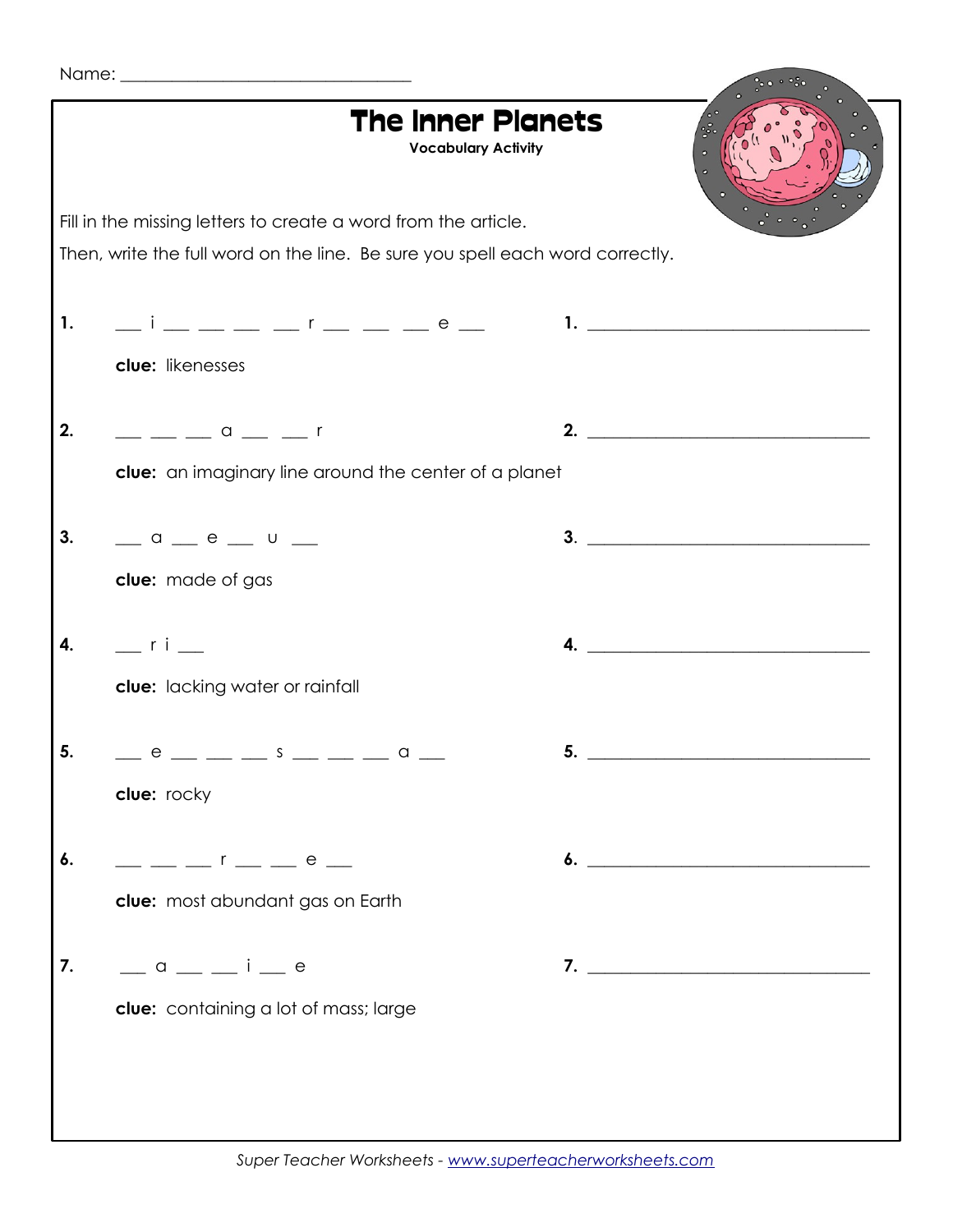



**by Leslie Cargile**

- **1.** How does the size of Mercury compare to Earth? **b**
	- **a.** Mercury is 18 times the size of Earth
	- **b. Mercury is** <sup>1</sup> <sup>18</sup> **the size of Earth.**
	- **c.** Earth is  $\frac{1}{18}$  the size of Mercury.
	- **d.** Earth is 18 times smaller than Mercury.



- **2.** Which statement about the inner planets' orbits is true? **d**
	- **a.** Venus orbits the sun more quickly then Mercury.
	- **b.** Mercury orbits the sun more slowly than Mars.
	- **c.** Earth orbits the sun more quickly than Venus.
	- **d. Mars orbits the sun more slowly than Earth.**
- **3.** What two types of gas make up most of Earth's atmosphere?

#### **nitrogen and oxygen**

**4.** According to information in the article, where would you find water on Mars?

#### **at the north and south pole**

**5.** How long does it take light to travel from the sun to the Earth?

#### **8 minutes**

- **6.** Which would be the most appropriate nickname for Venus? **c**
	- **a.** the cold desert planet
	- **b.** the first inner planet
	- **c. the windy planet**
	- **d.** the triple mooned planet

**Now Try This:** Make a Venn diagram to compare and contrast Earth and Venus.